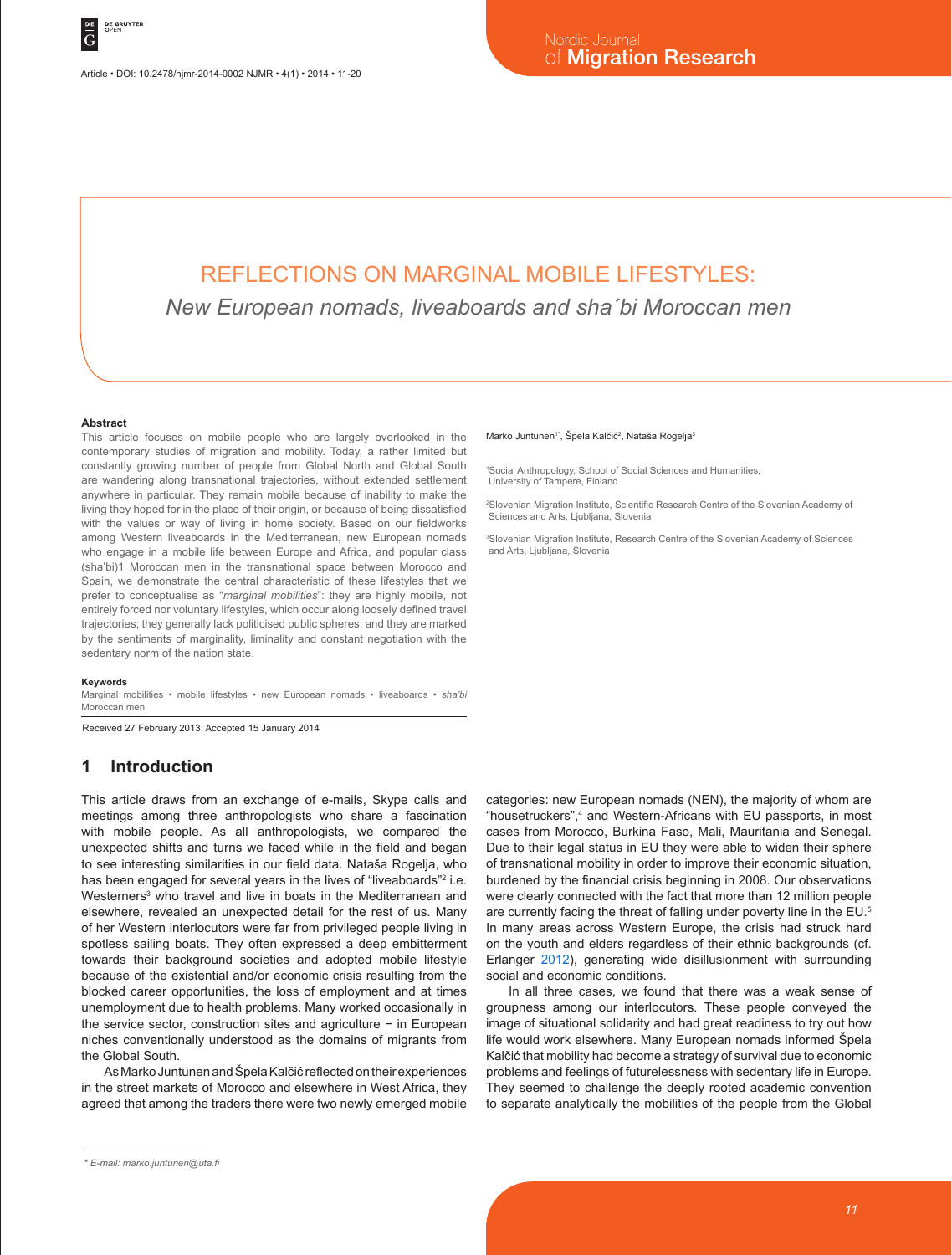North from those of the Global South. Many of Špela's interlocutors displayed similarity in their mobile practices and survival strategies with the economically marginal and transnationally mobile Moroccan men with EU passports studied by Marko Juntunen. In fact, Špela's interlocutors talked about how they interact with the transnational street vendors of the African origin from whom they learn about local markets, attractive items for sale and possible business partners working in their target destinations on the Moroccan Mauritanian border, in Nouakchott (Mauritania), Bamako (Mali), Niamey (Niger), Bobo Dioulasso and Ouagadougou (Burkina Faso).

Gradually, we began to compare our cases in more detailed manner: the liveaboards in the Mediterranean, the NEN in and out of West Africa, and the *sha'bi* Moroccan men who arrived in Spain as irregular migrants in the 1990s. After extended engagement with contemporary migration and mobility studies, we realised that the kinds of people we were studying have largely remained unaddressed by ethnographers. The key feature for these people is their apparent dislocation from everywhere, the location that they have left and the places where they are going to. They have no particular aimed destination and as a result the movement, rather than settlement in a specific destination, characterises distinctively the lifestyle of these people.

# **2 Unorthodox comparisons**

We were fully aware of the fact that comparison of mobile lives of people whose travel trajectories overlap, but who are positioned in different terms in the global order, is in many ways unorthodox. In fact, we were criticised by a colleague who stressed that our comparative approach disregards the institutional inequalities between the white Westerners and non-Western/Moroccan mobile people, their unequal class statuses and positions in the migrant regimes, the systems of surveillance and the racist and xenophobic practices and discourses. In short, we learned that there was no room for telling the story with our protagonists – the mobile Westerners and the mobile Moroccans. Yet, we stubbornly wanted to push our discussion forward. The fact that presently more and more Spanish and French citizens are introduced to the African labour market in search of employment, and the Portuguese are migrating by thousands to Brazil and Mozambique, served us as a signal that we should continue our discussion. Our aim was to demonstrate that increasing number of people not only migrate to another destination, but take up highly mobile life; and in the current era marked by the global financial crisis it is, in fact, increasingly problematic to draw conventional conceptual distinctions between the kinds of people we study. Comparative approach to our data, however, does not mean that we are blind to our interlocutors' clearly unequal subject positions in the structures of global power relations.

After reviewing literature on global nomadism and lifestyle migration (e.g. D'Andrea 2007; Benson & O'Reilly 2009a, 2009b; Richards & Wilson 2009), we found that these literatures are predominantly focusing on people from the Global North who finance their travel or residence in various locations by pensions or by working periodically in the Global North. In contrast, many of our Western interlocutors are constantly on the move – they either use mobile lifestyle to "muddle through" the period of unemployment till they obtain the pension, or alternatively, they work and use several income making strategies while on the move. Among the Westerners there are a considerable number of people who resort to peripatetic<sup>6</sup> survival strategies i.e. nomadism that exploit social rather than natural resources (Berland & Salo 1986). Their economic strategies are highly comparable with the Moroccan *sha´bi* men with EU passports who move along transnational trajectories between Morocco and Spain. Our interlocutors revealed that not only mobility and economic strategies but also conceptions concerning reasons to be mobile, relations with background society and spaces they traverse share similar features upon which we could build our comparative analysis.

Moreover, we were particularly interested in the fluid and instant nature of the social relationships in which these people engage. Vered Amit and Nigel Rapport (2002: 4) provided us with an inspiring idea by remarking that many individuals experience cross border movement without simultaneously participating in transnational collectives or attributing a new social identity to the experience of mobility. Central constituents for their mobility are the notions of disjunction and escape. We believed that by comparing our cases, we could open new perspectives for delving deeper into the cultural logic of such mobile lifestyles.

In this article, we first review briefly the common denominators of contemporary mobile lifestyles and demonstrate the challenges the contemporary era poses for the conventional conceptualisations of mobility. We then propose that the multifaceted notion of marginality provides a helpful analytical prism for understanding our field data. Finally, we present our ethnographic material and point out that our data can be compared according to five unifying characteristics which are further discussed in detail.

# **3 Contextualising mobile lives**

The number of social analysts who take mobility seriously and highlight the fact that social lives in the 21st century are characteristically mobile has steadily expanded since the 1990s (cf. Cresswell 2010: 551; Sheller 2011: 1; Sheller & Urry 2006: 207; Urry 2007). Lives spent on the move are everywhere outcomes of peoples' responses to social, economic, political and environmental factors that can occur on multiple levels of association from global to local (Bauman 1998). The common denominator for these mobile lives is that they are related to the time and space compressing communication technology (Urry 2004). People are more aware of their relative position within the increasingly interconnected and networked global reality and capable of imagining their lives elsewhere. Air travel is an opportunity available for an increasing number of people, which is widening the sphere of experience and enabling the maintenance of long distance social relations. Images of success and achievement but also poverty and need are circulated, not only by media, but also by mobile subjects who expose others to the widening sets of meaning (Sheller & Urry 2006).

Mobility has become a nearly compulsive part of the career building for the educated professionals across the globe, but being on the move has also become a vehicle to adopt an alternative life project, critical of the dominant norms of the society marked by neo-liberal global capitalism (cf. Bousiou 2008; D'Andrea 2007; Hetherington 2000; Korpela 2009; Martin 2002). However, while some take up mobility as a means to acquiring a more fulfilling life, for others movement is not necessarily a desired mode of being, but rather it is about the search for more secure economically as well as socially sustainable life.

Amit and Rapport (2002: 34, 35) remind us that anthropologists have displayed an increasing interest towards mobility, yet the economic globalisation has changed the nature of the human mobility and blurred the conventional distinctions between moving subjects.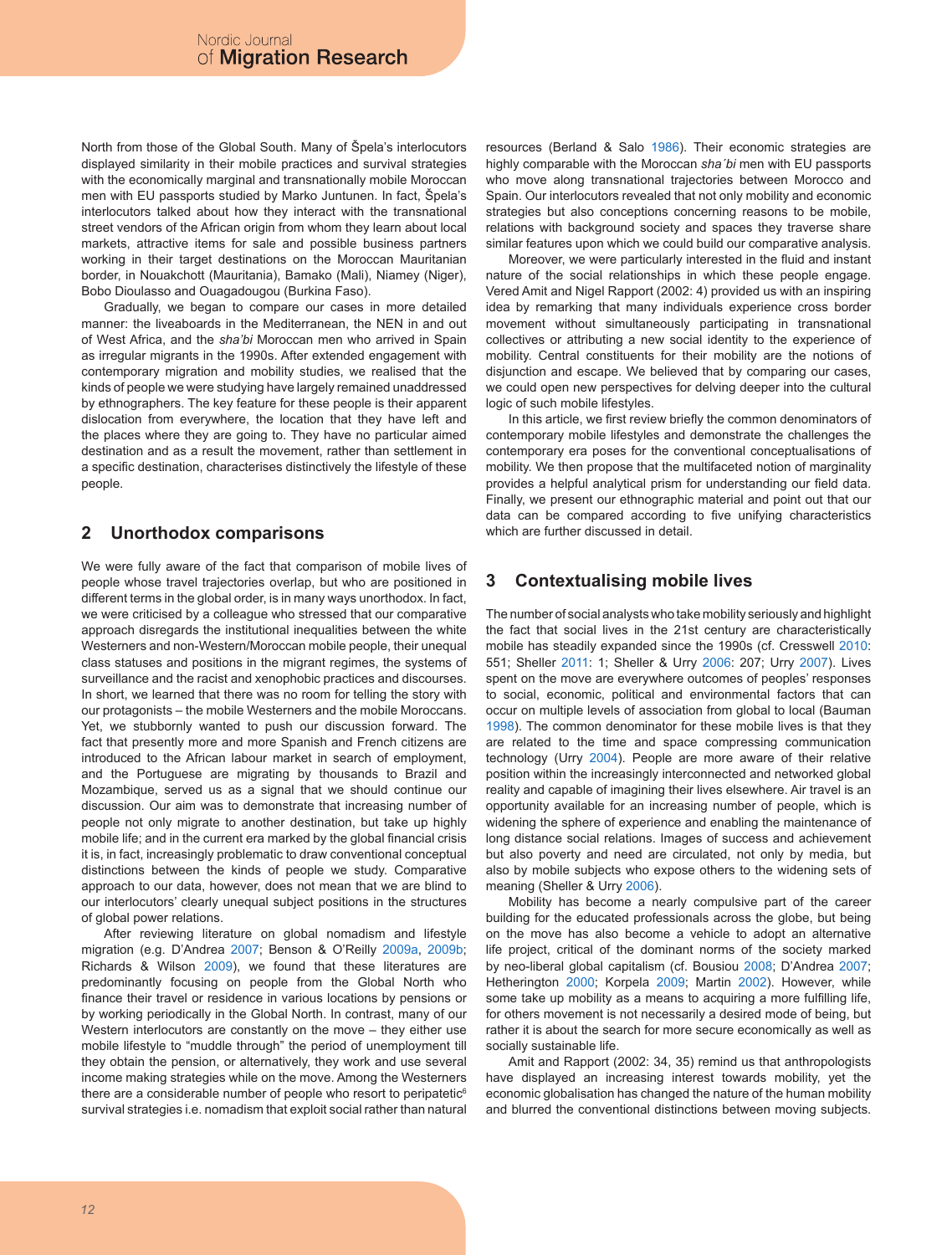Currently, many areas are crisscrossed by the travel trajectories of people, whose movement challenges academic conceptualisations of mobility. The travel trajectories of our interlocutors differ from migratory movements (economic, asylum, returning and circular migrants) that occur typically along more or less fixed routes. Neither do they resemble temporary movements (usually taking place in a limited number of places), such as movement of lifestyle migrants, tourists or backpackers (cf. Bell & Ward 2000; Geoffroy & Sibley 2007; Korpela 2009; Benson & O'Reilly 2009a; Richards & Wilson 2009). The people we encountered while in the field seem to blur existing concepts resembling at times tourists and lifestyle migrants, but at other times economic migrants and circular migrants. They are involved in constant and loosely patterned travel much like traditional peripatetic nomads, yet the surrounding context of their lifestyles is that of global modernity.

In the Mediterranean and North and West African settings that we have observed, these mobile people are predominantly Africans (often with Spanish, French and Italian passports) who engage in peripatetic trade between African and European continents, but there are also increasing numbers of Westerners who adopt similar kinds of nomadic lifestyles (Bousiou 2008; D'Andrea 2006, 2007; Kalčić 2012; Rogelja 2012).

Before offering detailed insights into our ethnographic data, it is essential to explore the notion "marginality" in detail in order to understand the cultural logic of the mobile lives that we observed.

## **4 Marginality and mobility**

In the social sciences and humanities, marginality generally refers to the outer limits of society and social acceptability as well as to a lack of social influence, often accompanied by stigmatisation and disqualification by dominant social groups. In other words, the notion involves two frameworks, societal and spatial (Gurung & Kollmair 2005: 10), evoking the ideas of social inequality and the (outer) boundaries of society. Many authors, particularly in geography, have established a strong link among marginality, poverty and vulnerability, lack of civil liberties, weak political representation, and uncertain future (Coudouel et al. 2004; Gerster 2000; Gurung & Kollmair 2005). This kind of understanding of marginality is undoubtedly relevant in many different social contexts, yet detailed ethnographic case studies may bring to the forefront serious challenges.

Sarah Green among others has pointed out that marginality implies a difficult and ambivalent relation to the "heart of the things" (2005: 2). In her ethnographic study of the Pogoni region (Greek-Albanian border), marginality can be understood as the lack of particularity (2005: 13). In other contemporary ethnographic accounts of the Mediterranean region (e.g. Gilsenan 1996; Herzfeld 1997; Serematakis 1991; Vale de Almeida 1996), marginality has been closely associated with accentuated otherness, resistance and social critique, together with claims to empowerment. Another option is to approach marginality as a position in-between rather than at the boundaries or peripheries (Boon 1999 in Green 2005). For Boon, the essence of marginality lies in its un-identifiability. Such a view brings the concept of marginality close to Victor Turner's understanding of liminality as a "position between positions" (1974: 237). Green (2005) further develops these ideas highlighting the fact that in-betweenness and ambiguity are associated with inventiveness and the possibilities of making something new out of making things uncertain (ibid: 4).

All these various aspects of the concept − marginality as accentuated otherness and difference manifested in the form of resistance, in-betweenness, inventiveness and being nothing particular – are especially useful when we engage in a comparison of our three cases of mobile lifestyles. They all communicate about the world of fluidity, ambiguity and uncertainty, but also about subversive inventiveness, i.e. the possibility of making something new, enabled by in-betweenness.

In the national, supranational and international regimes of mobility and scenarios of development, certain forms of mobilities are characterised by being legal, privileged and even desired – such as tourism and the movement of skilled professionals, while other forms of human mobilities are marginalised, as they simply remain invisible in these schemes or alternatively they are perceived as undesired or irregular.

The mobilities we study are marginal in multiple ways. First, as noted earlier, as social and cultural phenomena they have received only marginal interest among social science and humanities scholars. Second, the administrative and political debates on mobilities disregard the fact that neo-liberal states undergoing financial crisis "push" people, both from the Global North and South, to adopt *mobile* lifestyles. While much has been written about EU citizens who currently *migrate* to different areas because of the shock effect of unemployment, reduced social benefits and services and overburdening housing costs, there are very few contemporary accounts that focus on the fact that many people engage in peripatetic economic strategies that involve nomadic movement in transnational space (e.g. Kalčić 2013; Rogelja 2013). A similar argument can be raised with regard to non-Europeans in the EU countries, Moroccans among them (cf. Juntunen 2013). Those tens of thousands of Moroccans who left Western Europe because of the unemployment and economic difficulties<sup>7</sup> are usually conceptualised as *returnees* to their countries of origin and their actual mobile practices that occur along shifting circuits of transnational movement are left largely unexplored. Third, these people express being marginalised by their background societies. Moreover, economic inventiveness and social capital by which they attempt to make the best out of their unrecognised and marginal position are important features of their lifestyle.

Our ethnographic cases stand in complex relation with recognised and unrecognised forms of mobility. They overlap significantly with recognised forms of mobilities such as asylum, economic and circular migrations, international retirement migration, sabbatical tourism, travelling and traditional peripatetic nomadism. However, we argue that there are numerous criteria which allow us to talk about them as representatives of largely overlooked contemporary mobilities, namely, that they are characterised by marginality, as well as inventiveness and peripatetic economic strategies.

# **5 Engaging in transnational mobility**

Over the past two decades, an increasing number of Westerners have adopted a mobile lifestyle of living and travelling by vehicles and boats along loosely defined trajectories. Opening of the internal borders within the EU and rapid development of satellite navigation (GPS), communication and information (ICT) technology also enabled mobile lifestyles in extreme environments such as desert and the sea, previously reserved only for skilful navigators and connoisseurs of remote areas. Even in 1980, the existence of 4000 liveaboards in the Mediterranean alone was estimated (Cooper & Cooper 1994: 7). Presently, the phenomenon is widely spread in the Mediterranean, the Caribbean and Southeast Asia. Equally, the number of people travelling by and living in various kinds of motor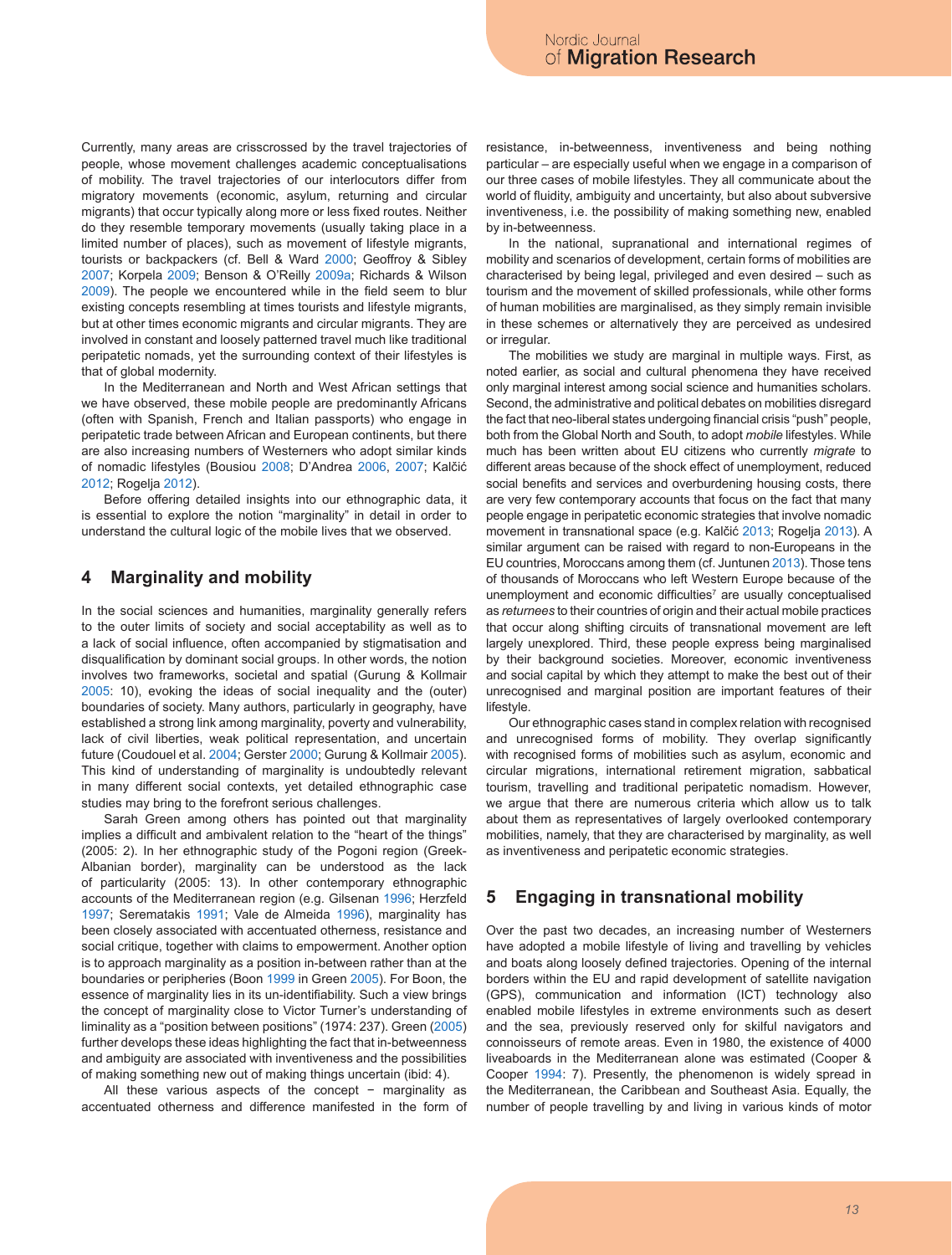homes between Western Europe, West Africa and various other localities of the Global South has increased. There are presently several tens of thousands of such people in France alone (Angeras 2011; Hetherington 2000; Martin 2002).

As mentioned, the liveaboards and the NEN are highly heterogeneous people whose lifestyles in many cases resemble international retirement migrants, sabbatical travellers and traditional peripatetic nomads. The vast majority hold West European passports. They represent different social strata and age groups and their break off with the sedentary life in the West occurred in a variety of ways. The majority are under 60 years of age and among them French, English, Spanish, Portuguese, Italian, German and Dutch predominate. They travel with their spouses and are mostly without children, as according to them, mobile life with children requires more economic resources and complex arrangements regarding education, planning and security. While some travel in pairs of friends, during our fieldwork we also interacted with many single men on the road or at the seas. Being without regular income, these Westerners have to resort to flexible economic strategies: temporary work in marinas, construction sites and services in tourist resorts, periodic work in agriculture, long distance work through the Internet, and especially among the NEN, transnational trade of second hand vehicles, car parts and consumer goods.

In Morocco, the social effects of increasingly restrictive European border and mobility policy became apparent particularly in the 1990s (Fortier 2006; de Haas 2006). Paradoxically, the attempts to prevent people's international mobility gave rise to new nomadic lifestyles. The unofficial migration market was further invigorated by the high youth unemployment rate, the sharp price increases of basic consumption goods and the rapid urbanisation. The majority of transnationally mobile people in the North of Morocco were single *sha´bi* men from the urban lower and middle segments of the social strata who were introduced to transnational circuits by irregular migration to Europe. The traditional sector of migrant labour in Europe – industrial work – no longer took in these newcomers and they took up periodic labour in the very same unregulated economic niches as the liveaboards and the NEN, namely, in agriculture, construction and services. Despite the fact that the *sha´bi* men we studied had gained permanent residence in Spain by 2005, after the recession of 2008 they were forced to broaden the spectrum of their movement and the majority of them are currently engaged in second hand trade activities that demand constant mobility across the continents.

# **6 Marginal mobilities**

As our previous insights indicate, the liveaboards, NEN and *sha´bi* Moroccan men resemble each other in terms of the patterns of movement, and the overarching cultural ethos of being on the move. According to our understanding, these mobile people share the following five basic characteristics:

- Their lifestyles are highly mobile<sup>8</sup> and their movement occurs along loosely defined trajectories;
- their mobility is not entirely voluntary nor forced;
- their social world is marked by uprootedness and liminality;
- they lack politicised public space;

• they are in a constant process of negotiation with the state bureaucracies that make an effort to impose "sedentary norm" (i.e. rules and regulations which require a degree of sedentariness from the citizens) onto them.

As the contemporary analytical language of migration and mobility studies lacks an appropriate term for such mobile lifestyles, we prefer to conceptualise them as *marginal mobilities*. In short, marginal mobility refers to growing number of highly mobile people from Global North and South who are wandering along loosely defined transnational trajectories, without extended settlement anywhere in particular and rely on peripatetic nomadism as an economic strategy. Their social world is marked by marginality, but also subversive inventiveness, which is in function of better social navigation through precarious everyday life. Let us elaborate these common characteristics of marginal mobilities in the following sections.

### *6.1 Trajectories*

The marginally mobile people whom we have studied do not follow fixed travel trajectories nor does their mobility occur between a limited number of sending and receiving communities of more or less extended dwelling (cf. Peraldi 2005; Yaghmaian 2006). These are, in fact, the key characteristics that distinguish our cases from contemporary migrations.9 Our interlocutors, unlike contemporary migrants, are most of the time on the move (cf. Bousiou 2008; D'Andrea 2007), circulating along loosely defined trajectories and sharing similar relation with space as traditional peripatetic nomads (cf. Berland & Rao 2004); yet, the cultural ethos of their movement can only be grasped against the global late capitalism.

The liveaboards' travel routes are often outcomes of spontaneous decision making. Destinations keep changing along the travel trajectory, largely depending on the social, political, economic and climatic conditions in the localities traversed and on the availability of the work. However, the mobility is often seasonally patterned.

Our data indicate that many NEN usually spend the summer months in Europe because of the availability of temporary jobs in agriculture, tourism and services. They begin their journeys towards south along the Atlantic coast of Morocco and Western Sahara in the late autumn as the European climate gets colder. There are many, however, who extend their journeys to various localities in Sub-Saharan Africa and others who do not follow such seasonal travel routes but stay extended periods in Africa, travel across the continent and often look for possibilities to board a boat to South America. Some literally live on the road; they circulate between the continents while engaging in second hand marketing of vehicles and domestic appliances. At the other extreme are those who stop for extended periods and use their vehicles for housing and for moving between winter and summer camps.

While engaging in periodic work during the summer months, the liveaboards tend to stay close to Mediterranean tourist centres. Some search for manual work from shipyards and marinas while others clean and paint boats owned by chartering companies. Those with a sufficient level of expertise are employed by chartering companies, diving and sailing schools as skippers or instructors or host charter tourists in their boats. During the winter months many economise, rely on savings and stay most of the time outside of the official and unofficial spheres of labour. Other options include helping fishermen in their work, looking after the yachts of wealthier people who use their boats merely for short term vacations and working around the globe for a few months on large yachts as mariners. There are furthermore those who prefer travelling to European towns and winter resorts for periodic work. It is not uncommon that some liveaboards extend their trips to Caribbean, and even further to the Pacific islands in search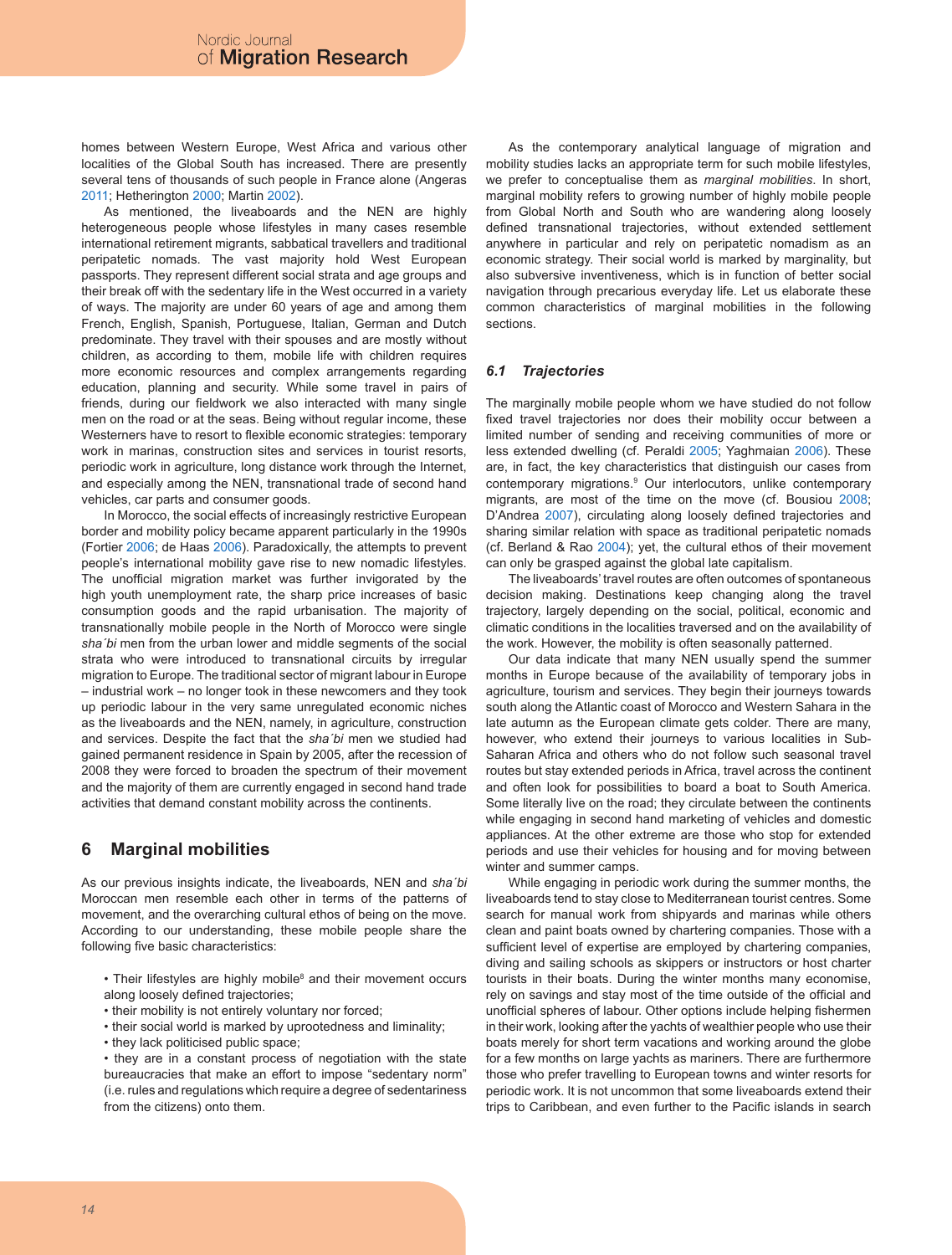for work or better living conditions. Many liveaboards whom we met stated that the political unrest in the North Africa and the Horn of Africa, as well as the price increases of basic goods in many regions, have greatly reduced the number of appropriate areas for liveaboard lifestyle. They claim that after the recession of 2008, Greece is one of the few remaining places within the Mediterranean region where the conditions are suitable and life is affordable for them.

The ways in which the mobile Moroccan men were introduced to the transnational circuits of mobility can only be grasped against the unofficial "migration market" (Juntunen 2002). In the transnational space between Morocco and Spain, this economic space grew rapidly throughout the 1990s and included three interconnected and overlapping contexts. First, there was the practical sphere of transporting irregular migrants to EU territory, particularly to Spain (on open boats, cargo boats, passenger buses, lorries and private cars). Second, it involved the commerce and bribery related to the obtaining of official or counterfeit documents (travel documents, work contracts in Spain, birth certificates, criminal records, educational or professional certificates, marriage contracts and any kind of document that increased the possibilities for the international mobility of the prospective migrant). Finally, it involved the commercialisation of numerous social relations and arrangements that could improve the candidate's chances to embark on a journey north (marriages of convenience, lending of EU passports to similar looking friends or family members in exchange of economic compensation, etc.). This new mobility was largely detached from the destinations and the logic of movement of earlier generations of Moroccans in Western Europe.

Instead of targeting France, Germany, the Netherlands or Belgium, namely, all popular destinations among the labour and chain migrants of the 1960s and 1970s, these migrant men considered Spain with its booming construction and agricultural sectors as a preferable destination from the mid-1990s onwards. Citrus farms in Alicante and Murcia, greenhouses of Almeria and construction sites of Catalonia attracted thousands of Moroccans, particularly from the North of the country. In Spain, the chances of the migrant men reaching their desired destination depended largely on their social relations with fellow Moroccans in Spain. After reaching the Spanish territory people begun to arrange their travel to other locations. Those with better resources had managed to set costly "package deals" already in Morocco and after reaching the Spanish coast they were transported further by Moroccan smugglers. Others contacted relatives and friends in Spain immediately after the arrival and were often picked up by private cars from the roadside along the southern coastal areas. The first years in Spain are marked by fear of deportation, stress and suffering, constant mobility in search of work and attempts to regularise one's residential status. Those who managed to legalise their status prior to the economic recession experienced periods of more sedentary life in Spain with frequent returns to Morocco. Many of the more successful men returned for marriage to Morocco and established a family in Spain. The personal histories of many men conveyed an image of a relatively secure, but also a highly mobile labour market position in agriculture and construction. The men had to remain mobile in order to support wives and children who led far more sedentary lives than the men in areas with low cost housing in Spain. The recession, however, forced the men to broaden their sphere of movement. Women with young children often returned to Morocco while the husbands begun to search for job opportunities and engaged in the cross border trade of second hand goods.

As noted earlier, our interlocutors − both Westerners and Moroccans − engage in highly similar economic strategies in the unregulated economic spheres in Europe: in tourism related services, construction sites and in agriculture.<sup>10</sup> Both groups engage in trade with second hand vehicles and domestic appliances in Africa; the Moroccans predominantly in Morocco, whereas the Westerners and Sub-Saharan Africans usually make their deals on the Moroccan Mauritanian border, in Bamako (Mali), Niamey (Niger), Bobo Dioulasso or Ouagadougou (Burkina Faso). Many Westerners rely entirely on this kind of transcontinental trade, making up to seven annual trips between Europe and Africa.

### *6.2 Mobility of the uprooted and liminal*

Many among liveaboards and NEN have a history of a relatively secure economic position. However, they expressed in interviews having been overstressed and exhausted in their careers. Particularly, those from younger age groups perceive being deceived by the promises of the neoliberal Western state as they had experienced unemployment, blocked careers and a precarious labour market position. The Moroccan *sha'bi* men display equally critical and embittered relation with the political and social order of their home society. Many perceive being completely disregarded and silenced by the official society. They commonly stated as having "no other choice" than to depart from Morocco. Particularly those with education and professional skills and thus legitimate claims for a decent social position portrayed Morocco as a corrupt and morally rotten society run by an elite circle that controls the key political, military and economic institutions. In Spain, following the recession of 2008, they experienced that they were the ones who were the first to suffer from the deteriorating labour market conditions and increasing xenophobia. They routinely conceptualised their sentiments of in-betweenness by the notion *ghurba*. The term literally means "place of exile" but in the *sha´bi* men's practical usage it also points to a state of "alienation" or "being a stranger to one's concrete social surrounding", which emerges anywhere – in Morocco or in a foreign country.

Highly common among our interlocutors is also the criticism towards the dominant norms of their background society. The NEN and liveaboards informed being dissatisfied with rapid pace and hastiness of life and its consumption orientation. Many also talked about personal experiences of emotional emptiness resulting from meaningless materialism that is perceived as destructive to the environment as well as for the society. Given their uncertain and scarce economic resources, life on the road and at sea is for them the only affordable context in their search of emotionally meaningful and harmonious life, but also economically, morally and socially more sustainable existence. The disappointment towards European late capitalism was expressed frequently not only in the abstract sense but also through lived experiences as the citizens of the EU member states. Existential crisis involving the tension between interlocutors' subjective moral values and the perceived immorality of the social and economic policies within the EU member states was expressed in many personal histories that we heard. Moroccan interlocutors, on the other hand, nearly unanimously expressed a sense of "double absence" (Sayad 1999). Spain had no longer anything to offer for them and in Morocco they expressed undergoing feelings of humiliation and lack of personal dignity. They were not willing to put up life in a society run by a "lobby of thoroughly corrupted elite of thieves" where "laws exist only for the poor" as our interlocutors routinely expressed.

For those from more prosperous Western background, constant movement was often portrayed as a positive experience and a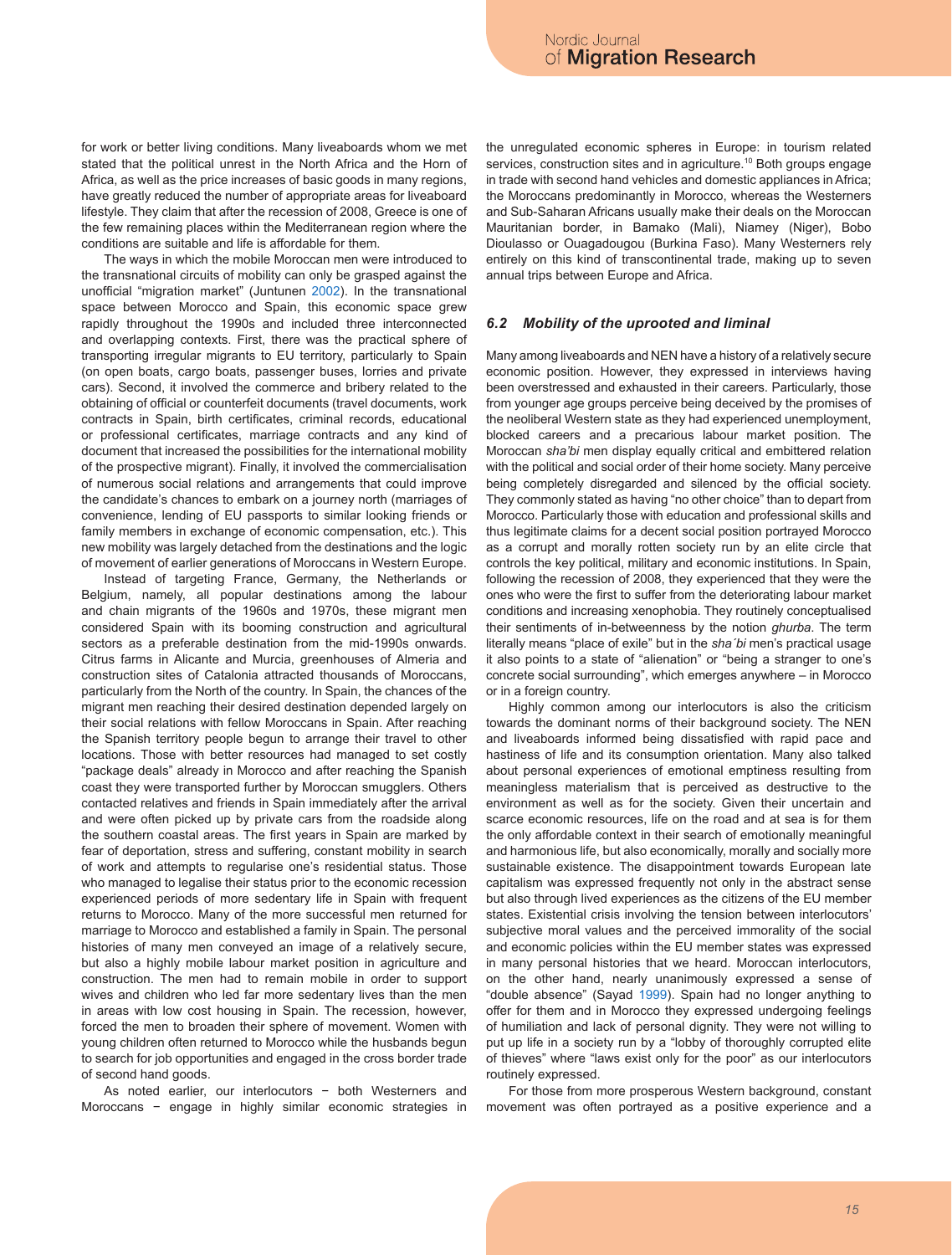conscious choice. However, it should be noted that with time the romantic and idealised visions of the mobile life tend to fade and people become more critical of the fact that mobile life includes compromising many comforts, secure routines and repetitive social rhythms of sedentary life. Vered Amit sees that researchers tend to over-privilege coherent personhood in their attempts to understand patterns and conceptions of movement. This focus in turn shifts the attention from important aspects of mobility such as personal contradictions and costs of separation (2002a: 37). Our ethnographic data are in harmony with this idea; uprootedness and dispossession may at times appear for Westerners as side products of the mobile lifestyle. In the case of the Moroccan men, the majority rarely see constant movement as a desired way of being. To them, life on the road is a reaction to economic constraints, migration regimes and to the marginalisation they experience in the labour market.

The conventional classification of mobilities as either voluntary mobilities (tourism, lifestyle migration, business travel) or forced mobilities (asylum migration or economic migrants in search of employment or improved economic position) bears hardly any relevance to marginal mobilities. The people that we have encountered in our ethnographic fieldworks are characteristically neither entirely free nor forced to adopt life on the road. Rather, marginal mobile people typically conceive themselves as being pushed from behind in a variety of ways and marginalised by the background society. Among the *sha´bi* men, one of the key concepts with regard to international mobility is *l-harg*, "the burning", referring to clandestine departure from Morocco individually or via more or less organised networks transporting irregular migrants. *L-harg* derives from the Arabic verb *haraqa* "to burn". It relates to a vast range of cultural imaginaries; on one hand to "burned' life" – an escape from physically and culturally enclosed life; departure from urban quarters perceived as uninhabitable; movement towards a brighter horizon, self-creation, personal liberation from political, economic and sexual repression *kebt*; and experimentation drawing on an imaginary of the elsewhere and of exile, but it has an adventurous dimension as well. Among NEN and liveaboards, the decision of engaging in nomadism is most often taken amidst unfortunate or unsatisfactory circumstances; in most cases involving crisis with family, personal frustrations such as unsatisfactory professional situation, economic difficulties or general personal disharmony with the dominant values of the consumption oriented background society. Most of our NEN and liveaboard interlocutors come from the middle or lower economic strata of their background societies and had previously suffered from precarious positions in the labour and housing market. Experiences of unemployment, redundancy at the age of fifty, miserable pensions, blocked careers; a precarious labour market position and homelessness together with sharp criticism towards the dominant norms of the background society marked by neoliberal capitalism are widely shared.

### *6.3 Lack of the politicised public sphere*

Unlike many contemporary migrants, our interlocutors cannot be perceived as individuals pertaining to any kind of durable community with politicised identities and politicised public spheres. Marginal mobilities emerge out of actions of individuals who are most of the time on the move. The social relations of these people have a fleeting and situational character; social weightlessness marks their relation with the social spaces they traverse. The Moroccan *sha´bi* men surviving within the sectors of unregulated greenhouse agriculture in Spain for example work largely on daily oral contracts. They often live in periodic make shift camps in abandoned greenhouses without electricity and clean water. Due to racism and xenophobia, most recreational public spaces such as bars and cafes are in practice closed from them in the communities surrounding the greenhouses. The individualistic kind of peripatetic nomadism practiced by NEN and liveaboards is also marked by "position between positions" (Turner 1974: 237): our interlocutors simultaneously participate in many worlds while they do not belong to any of them. Their social connections and networks are in contrast to the traditional peripatetic nomads not connected with rootedness to the particular territory (Reyniers 1995: 49). The traditional peripatetics depend on complex networks of alliances which organise their mobility as well as connect with territoriality. However, the central constituents of mobility of NEN are the notions of disjunction, escape, ambiguity and uncertainty. The absence of any kind of network of assistance marks their transnational social world.

Each of our three ethnographic cases conveys an image of person(s) with a high readiness to test how life would work elsewhere. Such identity processes have been explored by several scholars who propose that the period of "liquid modernity" (Bauman 2000), marked by accentuated and all-embracing mobility (Sheller & Urry 2006), provides opportunities for new kinds of group formations based on shared elements which may be activities, interests, beliefs or lifestyles (Amit 2002a, 2002b; Amit & Rapport 2002; Bauman 2001; Delanty 2003). These formations are the outcomes of practices of people who are merely "conceptually connected" (see Amit & Rapport 2002). They do not necessarily imagine their personal commonalities in ongoing and ascribed collective identities (ibid.).

Individuality plays a significant role in the construction of the temporary groupings we have studied. They arise out of individuals' search for identity and personal fulfilment through collective participation (cf. Amit 2002a: 16; Delanty 2003: 120–2). As shown in detail in our ethnographic cases (Juntunen 2013; Kalčić 2013; Rogelja 2013), these social formations are characteristically situational, fluid and composed by people with multiple and simultaneous attachments in several such groupings (Amit 2002b: 16; Delanty 2003: 131).

In all of our ethnographic cases, people create distinctively fleeting trans- and multi-national social formations that are played out during "temporary rests" (cf. Urry 2003: 126). They engage in a shared lifestyle on the move and exchange experience, information and solidarity. These mobile lifestyles arise out of global modernity which promotes, enables and generates an escape to an alternative modus vivendi and experimentation with new communal relations.

The liveaboards interact frequently in unofficial marinas, sharing information on proper anchorages, and vital resources such as water and electricity as well as news about job opportunities. Some uphold contacts with their fellow citizens on land; however, these relations are occasional and fragile. For example, they consult their fellow citizens in order to find shopping facilities and medical care, yet usually these contacts are not maintained after their departure from the area. Our field data indicate that the liveaboards are perceived by their fellow citizens on land with great admiration – as brave sailors – but also with suspicion, because of their alternative life style. Social interactions among the NEN, on the other hand, take place in shifting and occasional small groupings that simply happen to stop for a few days in the same places. The sporadic gatherings often involve fixing the vehicles and the exchange of nomadic experiences and information on travel routes. People clearly display solidarity and readiness for reciprocal help, but the solidarities among them are first and foremost purely circumstantial. Some encounters develop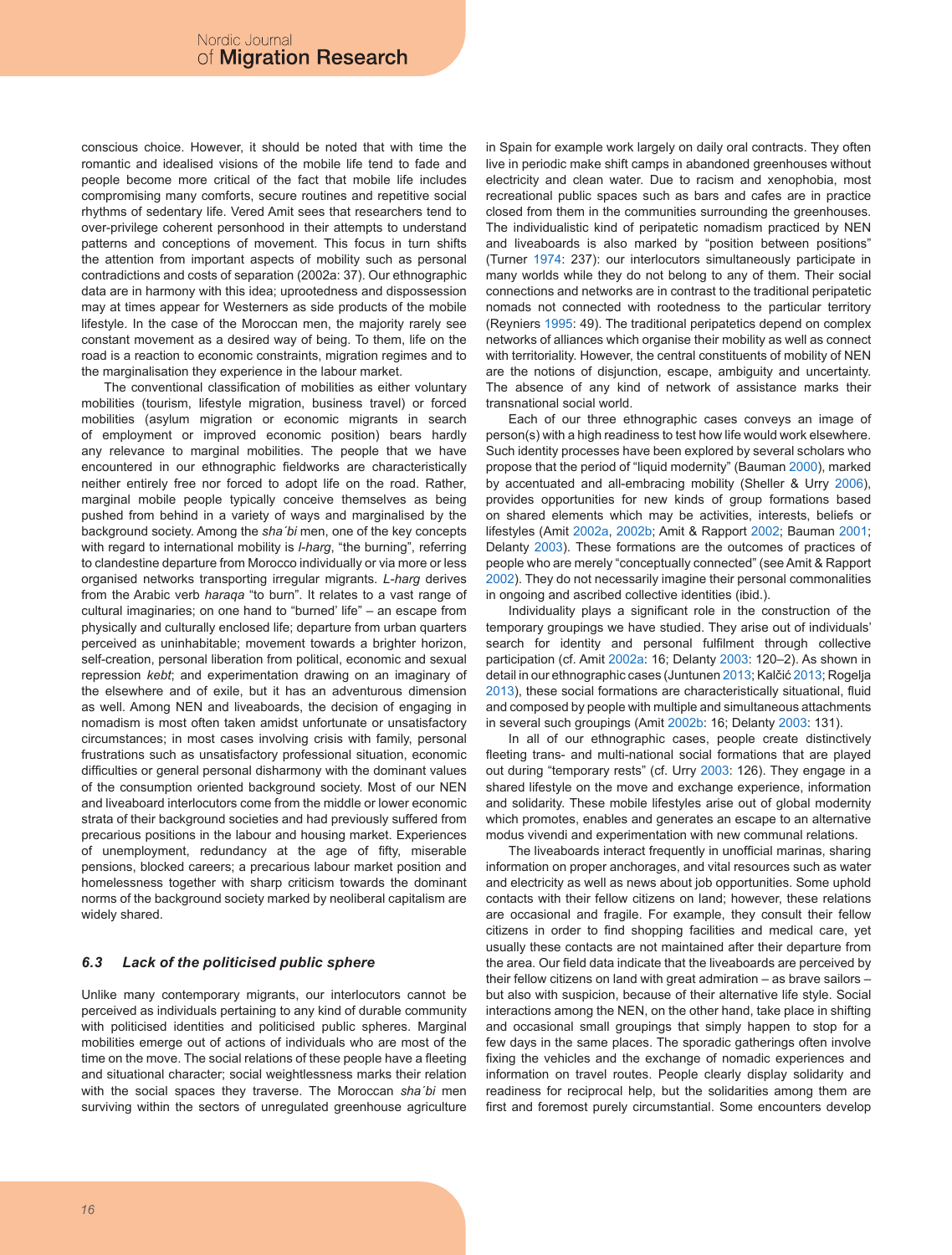beyond the pragmatic mutual help and exchange of travel information and experiences, yet it is not unusual that lasting friendships are formed during the stopovers. As the journeys continue after a few days, very few make immediate plans for future meetings; however, some nomadic friendships are maintained through e-mails and Facebook. In short, in our fieldworks we encountered Western individuals who are linked through the same ethos and motives of being mobile; they are largely delocalised from the background social world and highly critical of much of its values, and their place within it. Adventure and freedom to shape one's future by stepping out of the background system constitute the central drives in their lives.

Among the *sha´bi* men, we also found a high reliance on individual rather than group effort for countering the economic realities of everyday life. This idea is linked with the network-centred social world and the understanding of respect as the result of individual action. Our Moroccan interlocutors for example tend to avoid establishing enterprises, economic alliances and joint investments because economic cooperation in general is considered to be occasional and when it occurs, alliances among men are shifting in nature (see Juntunen 2002: 97–110). Furthermore, the *sha´bi* men routinely perceive Moroccan labour and civil organisations in Spain as clienteist structures dominated by economically affluent and socially privileged Moroccans and prefer to stay outside of their activities.

While it is true that among the *sha´bi* men family and kin based social networks are extremely central in facilitating international mobility by providing economic possibilities, shelter and vital information concerning life in Spain, there are no fixed patterns in these forms of aid and assistance. Family and kin in this context are, as well, domains loaded with tensions, expectations of material and immaterial help, opposing interests and competition for economic and symbolic capital. The predominant social formation consists of individuals who interact and get together, yet they are only linked through the fact that they share similar motives of being mobile (cf. Peraldi 2005).

### *6.4 Challenging the sedentary norm*

The state expects a degree of sedentariness from its citizens. The entitlement to many social statuses' rights and benefits, and access to personal documents, certificates and licenses, all require a permanent address. The same holds true with participation in the official economic life through the banking system. Our interlocutors constantly balance their lives between two ends: it is, on the one hand, often beneficial to minimise the contacts with the bureaucratic institutions of the state; on the other hand, maximising the benefits granted by the citizenship and legal residence requires that one has to be within a reach of the authorities. For these reasons, our interlocutors device various inventive strategies (enabled by their marginality/in-betweenness) in order to convince the state authorities that they have a permanent address and are thus are available to the authorities when needed.

Together with indirect constraints on nomadic life, in many EU countries the legislation directly delimits possibilities for mobility by setting restrictions on camping and mooring. As mooring and camping in official sites can cost several thousands of Euros annually, the liveaboards and housetruckers usually stop in areas known for their relaxed bureaucracy, low fares or complete lack of attention of local authorities regarding their stay.

In Europe, the vehicles and boats used for housing are required to fulfil strictly defined qualifications regarding fuel usage, water reserves, hygienic standards and insurance policies. While the United Kingdom, for example, is known as a considerably lax country in relation to motor homes, in other areas people are obliged to improvise in order to bypass bureaucratic rules. Most housetruckers attempt to register their vans, trucks and lorries as ordinary vehicles, and hide the fact that they actually live in them. Furthermore, it is common practice to drive vehicles or operate boat engines with heating diesel – an extremely affordable strategy, but prohibited by law in the EU member states.

In West Africa, the housetruckers face a much more relaxed bureaucratic culture than in Europe and they rarely report being troubled by the police and other authorities. However, many African states require a personal entry visa from EU citizens, a country specific car insurance, and a temporary "pass through permit" for the vehicle. As many housetruckers have extremely limited budgets they are highly motivated in learning how bureaucratic requirements can be loop-holed in a cost effective way. Many for example manipulate technical or administrative information concerning the vehicle to cut down insurance costs.

When challenging the sedentary norm, the *sha´bi* men largely conceptualise their practices in terms of social arrangement, *dabbar.*  The concept refers to a wide array of practices from arranging, manipulating and managing social relations to the ability of discovering new informal economic spheres. *Dabbar* is a particularly important resource for the socially marginal in poor urban quarters in Morocco (see Juntunen 2002: 101–106).

Because of the stricter entry and residence policy in Europe together with the vulnerable housing and labour market position in Spain, the *sha´bi* men rely heavily on the cultural repertoires of *dabbar* in their encounters with the Spanish bureaucratic system. For the these men, the process of legalising one's residency in Spain is an extended practice of *dabbar* involving encounters with the Moroccan middlemen providing access to documents (official or forged) required in the *Proceso de Regularisation* [Regularisation of unauthorised migrants] such as tenancy agreements, work contracts and documents proving the date of entry of entry in Spain.

By 2004 and 2005, most all our Moroccan interlocutors had gained legal residency in Spain and despite the fact that they were most of the time on the move in and outside of Spain many were beneficiaries of unemployment and housing benefits. They often maintained only nominal permanent addresses at the premises of more settled Moroccan friends and relatives and made periodic returns in these locations in order to renew official documents, social security status and status as officially unemployed.

# **7 Conclusions**

At present, nation states face increasing challenges when attempting to control their economies and the conditions of their labour market. The recent media reports from many parts of north Africa but also from EU member states reveal similar developments; states face severe problems of nationalising and disciplining their populations who openly demonstrate their frustration and device various strategies for adapting to the uncertainty of the political future, the instability of markets, unexpected capital flows, price and tax increases and reduced welfare benefits and services.

While growing readiness to migrate has been reported in the northern and southern shores of the Mediterranean, the EU policies have largely followed old positions regarding migration with emphasis on the control of external borders of Europe (Fargues & Fandrich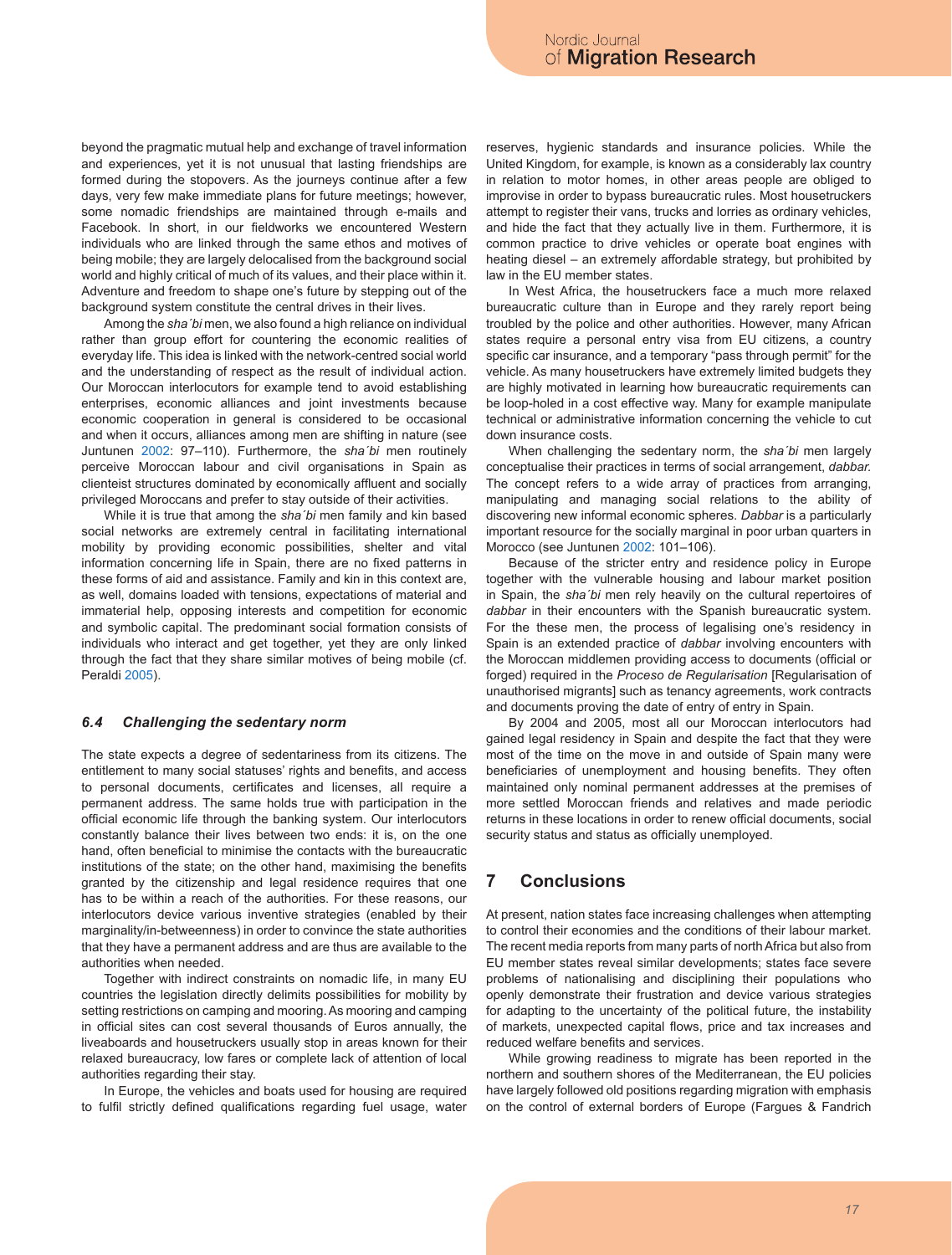2012). The mobile subject from the Global South remains largely the sole object and challenge for EU migration policy.

In this article, we examined the opportunities that comparison of people on the move can offer for conceptualising forms of highly mobile and marginal lifestyles. Based on our extended fieldworks among Moroccan *sha´bi* men, Western liveaboards and NEN, we demonstrated the central characteristic of these mobilities: they are neither entirely forced nor voluntary mobile lifestyles that occur along loosely defined travel trajectories. They generally lack politicised public spheres and are marked by sentiments of in-betweenness, marginality, liminality and constant and highly inventive negotiation against the sedentary norm of the nation state. In the media representations, political debates and academic discourses on migration and mobility, these forms of mobility have been treated as separate phenomena – while the mobile Westerners are usually seen as lifestyle migrants, the mobile Moroccans/Africans are usually conceptualised as circular and returning migrants.

In this article, we propose that these kinds of mobilities in fact can be seen as a single social and cultural phenomenon which we conceptualise as *marginal mobilities*. Our intention is not to suggest a strict and all-encompassing definition of marginal mobility, but rather to use it as an analytical prism that opens new possibilities for understanding contemporary mobilities. We understand the concept of marginal mobility as a heuristic tool that enables a comparative study of mobilities in the contemporary globalised world regardless of their ethnic, national or geographic provenance and not as the only possible theoretical framework through which different contemporary mobilities can be analysed and explained.

Our interlocutors may at the surface level seem like contrasting cases: mobile Westerners in search of emotional fulfilment and Moroccan men who broaden their transnational movement in search of survival, yet, in fact, they construct their mobile lives in highly comparable manner. The experiences of the people we studied are marked by a strong sense of the psychic uncertainty and feelings of deception from the part of the neo-liberal state. In short, marginal mobile lives can be interpreted as the indications of the ways in which political economy of the free market and privatisation inform individual subjectivities.

**Marko Juntunen** is a social anthropologist working with social, political and cultural aspects of mobility and Muslim diasporas in Europe. His recent publications include: Juntunen, M 2013, 'Arranging Mobile Lives: Marginalised Moroccan Men in Transnational Space', *Two Homelands*, no. 38, pp. 21–32; Juntunen, M, Hautaniemi, P & Sato, M 2013, *Return Migration and Vulnerability: Case Studies from Somaliland and Iraqi Kurdistan*, Development Studies, Department of Political and Economic Studies, Faculty of Social Sciences, University of Helsinki.

**Špela Kalčić** is social anthropologist focusing on migration, mobility and nomadism in and between Europe and West Africa, processes of identification, Islam, ethnicity, nationalism and intercultural dialogue. Her recent publications include: Kalčić, Š 2012, 'The Ethnography of Housetrucking in West Africa: Tourists, Travellers, Retired Migrants and Peripatetics', *Two Homelands*, no. 36, pp. 101–118; Kalčić, Š 2013, 'Going Nomad: New Mobile Lifestyles among Europeans', *Two Homelands*, no. 38, pp. 33–48.

**Nataša Rogelja** is social anthropologist dealing with lifestyle migrations, mobility studies, anthropology of tourism, maritime anthropology and new forms of maritime nomadism among Westerners in the Mediterranean. Her recent publications include: Rogelja, N 2012, 'Liveaboards in the Mediterranean: luxury or marginality? Ethnographic reflections on maritime lifestyle migrations', *Two Homelands*, no. 36, pp. 119–130; Rogelja, N 2013, 'Contemporary Peripatetic Adaptations: Mobility, Marginality and Inventiveness', *Two Homelands*, no. 38, pp. 49–62.

# **Notes**

- The translation of the term *sha´b* as popular class is borrowed from Diane Singerman's (1996) work on the social networks and their political impact in Cairo. In Northern Morocco in its most general usage, the term is attached to people without official income or steady wage labour. In its adjectival form (sha'bi), the term refers to a whole variety of cultural practices, notions of socio-economic conditions, including work, social relations in highly populated quarters, the quality of social networks and forms of behaviour (cf. Juntunen 2002). 1.
- The term "liveaboards" is used here as a descriptor referring to the people who have adopted a lifestyle that revolves around living, working and travelling on boats. According to ethnographic material (Rogelja 2012), there are three predominant groups of liveaboards that can be described as IRM (International Retirement Migration) liveaboards, sabbatical liveaboards and peripatetic liveaboards. The article focuses on the peripatetic group, but for the sake of readability we address them here simply as "liveaboards". 2.
- We use the term "Westerner" as a loosely defined category that commonly refers to people from the more affluent countries of Western Europe, and from the countries with firm historical, cultural and ethnic ties to Western Europe such as The United States, Canada, New Zealand and Australia. 3.
- The term "housetruckers" is a descriptor referring to the new European nomads (NEN) travelling and living in cars, jeeps, vans, caravans, buses or trucks converted into mobile homes (Kalčić 2012). The emic term that some of "housetruckers" use to describe their lifestyle is "nomads". 4.
- According to EUROSTAT, the highest percentages of population at the risk of poverty threshold in the Euro-area in 2011 were in Spain (21.8%), Greece (21.4%) and Portugal (18.0%) (EUROSTAT 2012). 5.
- The term peripatetic derives from the Greek terms peri, "around" and patein, "to walk". In the Greek philosophy, it refers to Aristotle's habit of walking about the grove while lecturing his students in Lyceum, his Athenian school. Aristotle's students became known as peripatetics. Berland and Salo (1986) borrowed the term to describe the kind of nomadism which does not exploit natural resources (pastoral nomads, hunters and gatherers). This kind of nomadism has been conceptualised also as service nomadism (Hayden 1979), commercial nomadism (Acton 1981), non-food producing nomadism (Rao 1982) and symbiotic nomadism (Misra 1982). 6.
- According to Colectivo Ioé a social sciences research centre in Spain – in the year 2011, some 63,000 Moroccans returned to Morocco from Spain. In 2012, the unemployment rate for Moroccans in Spain was 50.7%. Available in the Internet at http://www.colectivoioe.org/ [last accessed 11.9.2013]. 7.
- By the attribute "highly mobile", we do not mean these people move without ever stopping. Rather, we want to stress their 8.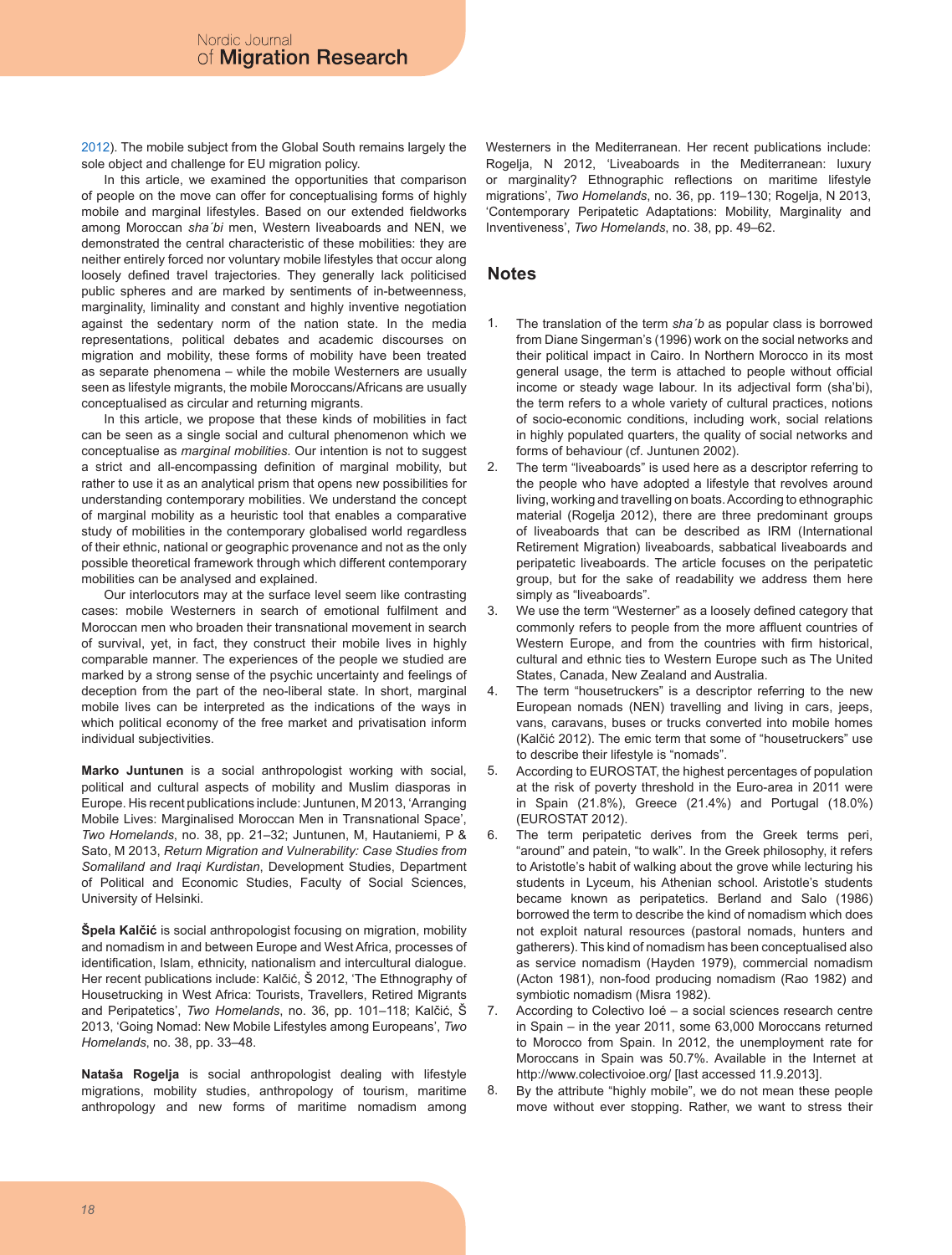enhanced mobility. For most nomadic populations, relative levels of mobility and/or sedentarity are not viewed as opposites. The states of being relatively mobile or static are perceived as particular strategies to be utilised as opportunities warrant and depend on specific conditions (cf. Berland & Salo 1986: 4–5). This holds true also for the people we have studied.

For example, earlier generations of internationally mobile North Africans were engaged in industrial work and manufacture in Western Europe. Their movement took place between the 9.

### **References**

Acton, T 1981, 'Gypsylorism in the Far East', *Newsletter of the Gypsy Lore Society*, vol. 4, no. 1, pp. 2–6.

- Amit, V & Rapport, N 2002, *The trouble with community: anthropological reflections on movement, identity and collectivity*, Pluto Press, London.
- Amit, V 2002a, 'An anthropology without community?', in *The trouble with community: anthropological reflections on movement, identity and collectivity*, eds. V Amit & N Rapport, Pluto Press, London, pp. 13–65.
- Amit, V (ed.) 2002b, *Realizing community: concepts, social relationships and sentiments*, Routledge, London.
- Angeras, A 2011, *Du nomadisme contemporain en France. Avec les saisonniers agricol qui vivent en camion*, master 2 Recherche Spécialité Dynamique des Cultures et des Sociétés 2010, Université Lumière Lyon II, Lyon.
- Bauman, Z 1998, *Globalisation: the human consequences*, Polity Press, Cambridge.
- Bauman, Z 2000, *Liquid modernity*, Polity, Cambridge.
- Bauman, Z 2001, *Community: seeking safety in an insecure world*, Polity Press, Cambridge.
- Bell, M & Ward, G 2000, 'Comparing temporary mobility with permanent migration', *Tourism Geographies*, vol. 2, no. 1, pp. 87–107, DOI: 10.1080/146166800363466.
- Benson, M & O'Reilly, K (eds.) 2009a, *Lifestyle migration: expectations, aspirations and experiences*, Ashgate Publishing, Burlington.
- Benson, M & O'Reilly, K 2009b, 'Migration and the search for a better way of life: a critical exploration of lifestyle migration', *The Sociological Review*, vol. 57, no. 4, pp. 608–625, DOI: 10.1111/j.1467-954X.2009.01864.x.
- Berland, JC & Rao, A (eds.) 2004, *Costumary strangers: new perspectives on peripatetic peoples in the Middle East, Africa and Asia*, Praeger, London.
- Berland, JC & Salo, MT 1986, 'Peripatetic communities: an introduction', *Peripatetic Peoples. Nomadic Peoples*, Special Issue 21/22, pp. 1–6.
- Boon, J 1999, *Verging on extra-vagances: anthropology, history, religion, literature, arts… showbiz*, Princeton University Press, Princeton, NJ.
- Bousiou, P 2008, *The nomads of Mykonos: performing liminalities in a 'queer' space*, Berghahn Books, New York & Oxford.
- Cooper, B & Cooper, L 1994, *Sell up and sail*, Adlard Coles Nautical, London.
- Coudouel, A, Hentschel, JS & Wodon, QT 2004, 'Poverty measurement and analysis', in *World Bank Poverty Reduction Strategies (PRSP)*, sourcebook, pp. 27–74.
- Cresswell, T 2010, 'Mobilities I: catching up', *Progress in Human*

home community and the host community and followed strictly seasonal pattern. See Sayad (1999) and Nielissen and Buijs (2000), among others.

Our intention is not to deny the fact that the Western and the non-Western workers stand on highly unequal footing in many of these economic niches characterised by racialised labour hierarchies and open discrimination against workers from the Global South. 10.

*Geography*, vol. 35, no. 4, pp. 550–558.

- D'Andrea, A 2006, 'Neo-nomadism: a theory of post-identitarian mobility in the Global Age, *Mobilities*, vol. 1, no. 1, pp. 95−119.
- D'Andrea, A 2007, *Global nomads: techno and New Age as transnational countercultures in Ibiza and Goa*. Routledge, New York.
- Delanty, G 2003, *Community*, Routledge, London & New York.
- Erlanger, S 2012, 'Young, educated and jobless in France', *The New York Times*. Available from: http://www.nytimes.com/2012/12/03/ world/europe/young-and-educated-in-france-find-employmentelusive.html?pagewanted=2&\_r=0 [last accessed 2.12.2012].
- EUROSTAT 2012, 'At risk of poverty rate by poverty treshold, age and sex'. Available from :
- http://appsso.eurostat.ec.europa.eu/nui/show.do?dataset=ilc\_ li02&lang=en [last accessed 2.12.2012].
- Fargues, P & Fandrich, C 2012, *Migration after the Arab Spring*, research report 2012/09, Migration Policy Centre (MPC), European University Institute, Badia Fiesolana.
- Fortier, AM 2006, 'The politics of scaling, timing and embodying: rethinking the 'New Europe'', *Mobilities*, vol. 1, no. 3, pp. 313– 331, DOI: 10.1080/17450100600915992.
- Geoffroy, C & Sibley, R (eds.) 2007, *Going abroad: travel, tourism and migration. Cross-cultural perspectives on mobility.* Cambridge Scholars Publishing. Newcastle.
- Gerster, R 2000, *Alternative approaches to poverty reduction strategies*, SDC Working Paper 1/2000, Bern, Switzerland.
- Gilsenan, M 1996, *Lords of the Lebanese Marches: violence and narrative in an Arab society*, University of California, Berkeley.
- Green, SF 2005, *Notes from the Balkans. Locating marginality and ambiguity on the Greek Albanian border*, Princeton University Press, Princeton.
- Gurung, GS & Kollmair, M 2005, *Marginality: concepts and their limitations*, IP6 Working Paper Series 6. Available from: <http:// www.nccr-pakistan.org/publications.html> [last accessed 19.8.2010].
- de Haas, H 2006, *Trans-Saharan migration to North Africa and the EU: historical roots and current trends*, Migration Information Source 2006.
- Hayden, R 1979, 'The cultural ecology of service nomads', *The Eastern Anthropologist*, vol. 32, no. 4, 297–309.
- Hetherington, K 2000, *New age travellers. Vanloads of uproarious humanity*, Cassel, London.
- Herzfeld, M 1997, *Cultural intimacy: social poetics in the nation-state*, Routledge, New York.
- Juntunen, M 2002, *Between Morocco and Spain: men, migrant smuggling and a dispersed Moroccan community*, PhD dissertation, University of Helsinki, Helsinki.